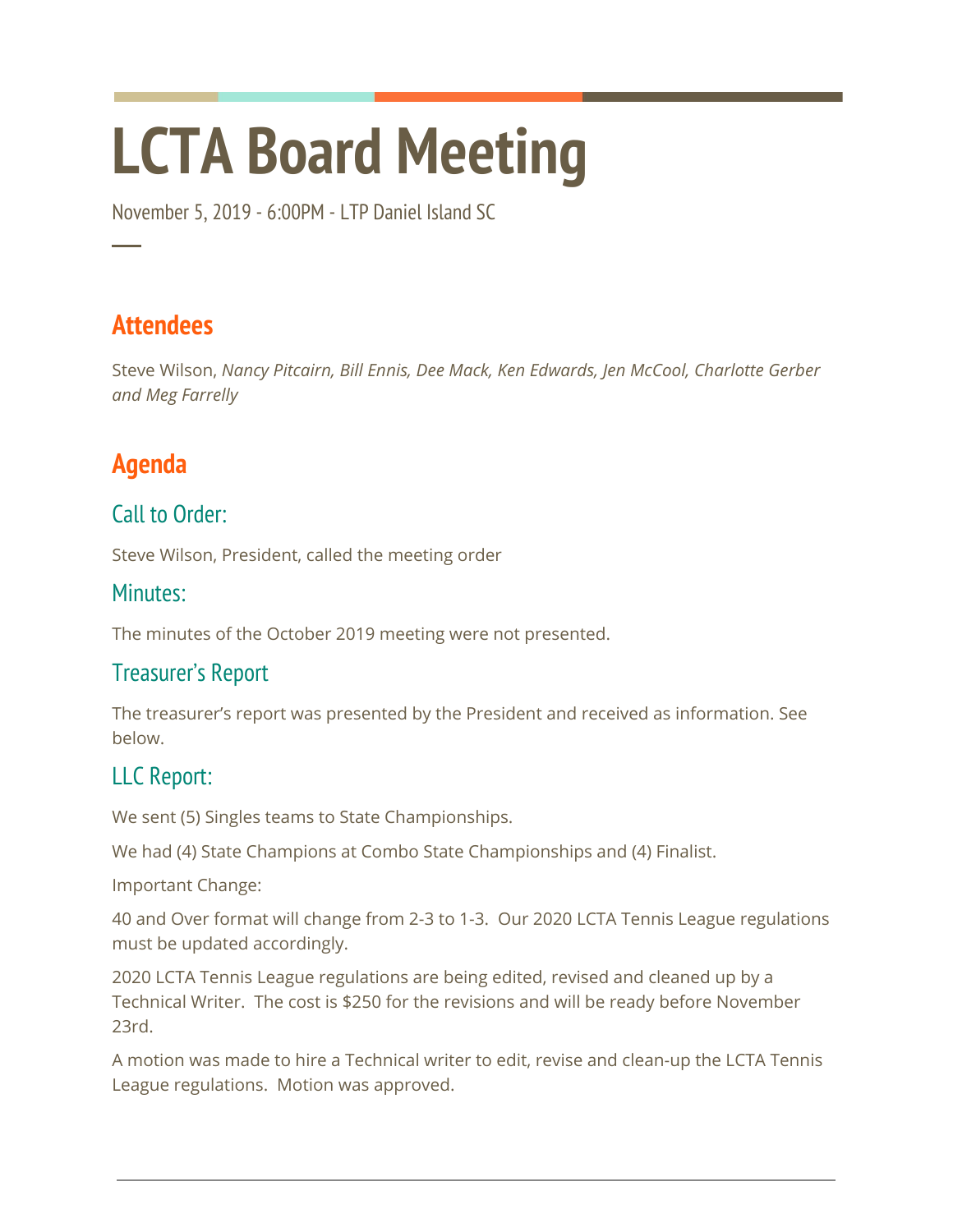Depending on the outcome of the revision, the Mixed and Combo regulations were approved for updating as well.

There will be (2) regulation updates to the 2020 LCTA Tennis League regulations.

40 and over format Inclement weather

#### President's Update:

There will be (2) openings on the LCTA Board.

Bill will update the nomination criteria and nominations will begin Tuesday, November 12th and end Sunday, December 12th.

The announcement will be placed in the LCTA newsletter and a separate email communication will be sent to all Senior Coordinators. The Senior Coordinators will send the communication to all the Flight Coordinators and Captains.

Bill and Ruth Ennis will prepare the LCTA newsletter for this edition (done) and beginning in 2020. Steve will be responsible for the rest of 2019 and a reminder newsletter prior to the Annual and Captain's meeting

Nancy Pitcairn will send Steve Wilson additional names for Combo Champions and Finalists.(Done)

Nancy Pitcairn will send Bill Ennis the names of the Nominating Committee.

A motion was made to waive nominations from the floor at the Annual and Captains meeting. Motion was approved.

October 31st growth number: LCTA 7th in the Nation

Mixed Doubles lost (22) teams over the last (2) seasons.

Championship fees, facility grants, Accounting fees, Advertising/Marketing were the largest expenses this year.

An increase in league fees was postponed to a later year as 2 special items totalling \$10,000 cause the loss expected in 2019. This has changed post meeting as a result of increase in registration for State Championships.

Budget for Leagues will be prepared at a later date.

Donation was made for Dwight Agnew to the SC Tennis Patrons fund.

Discussed Hilton Head State Championship dates.

Meeting adjourned.